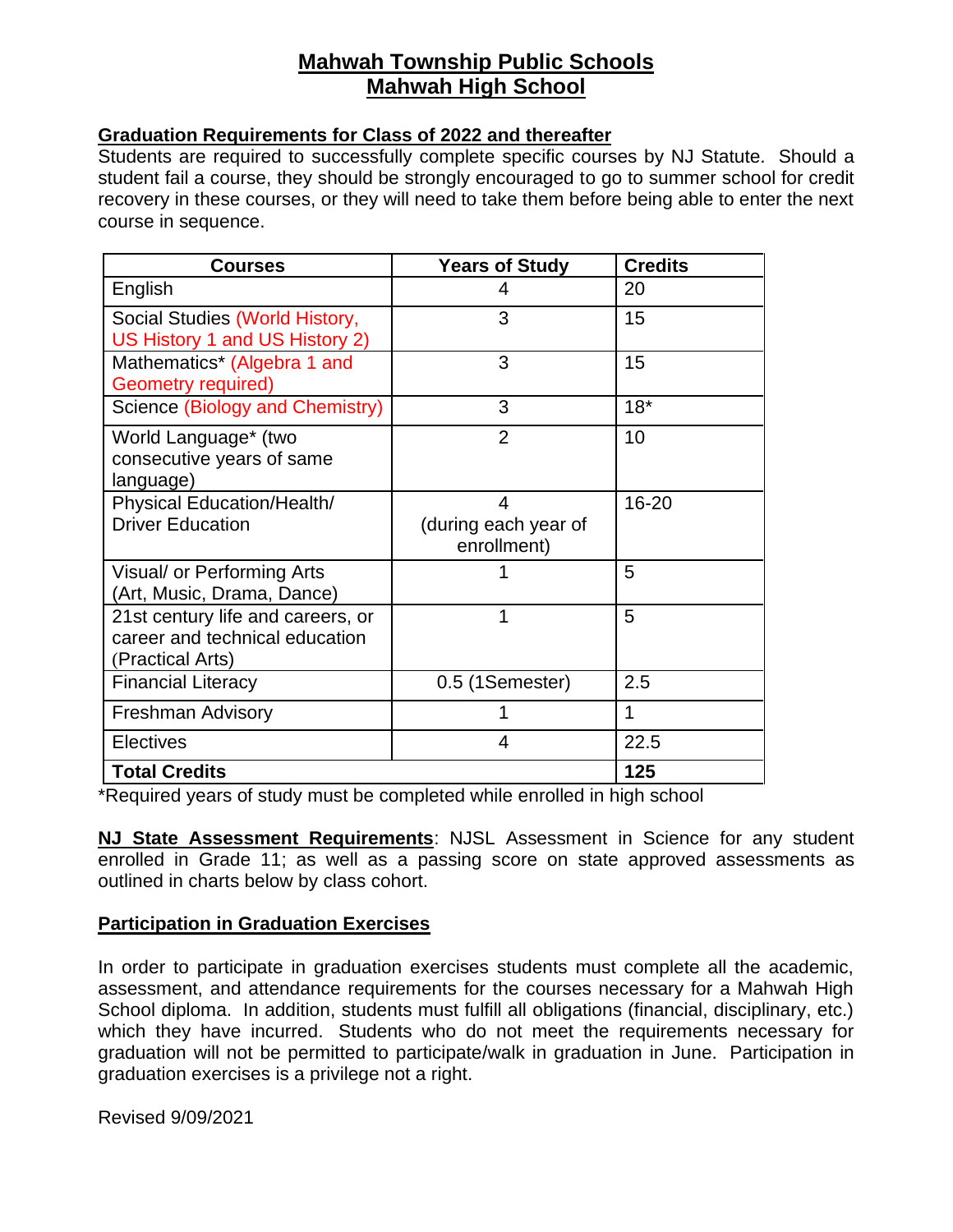# **Class of 2022**

## **Pathways Available**

## **First Pathway**

Demonstrate proficiency in the high school end-of-course NJSLA/PARCC assessments in ELA-10 and/or Algebra I.

#### **Table 1: First Pathway—NJSLA/PARCC**

| ELA                                          | <b>Mathematics</b>                        |
|----------------------------------------------|-------------------------------------------|
| NJSLA/PARCC ELA Grade $10 \ge 750$ (Level 4) | NJSLA/PARCC Algebra $I \ge 750$ (Level 4) |

## **Second Pathway**

Demonstrate proficiency in ELA and/or mathematics by meeting the designated cut score on one of the substitute competency tests.

#### **Important Notes:**

- Tests marked with an asterisk (\*) are no longer administered but can be used for the graduating year.
- Beginning on **Monday, January 28, 2019**, classic ACCUPLACER tests were no longer available. QAS replaced ACCUPLACER Elementary Algebra.

### **Table 2: Designated Cut Scores for Second Pathway**

| <b>ELA</b>                                                                                          | <b>Mathematics</b>                                                    |
|-----------------------------------------------------------------------------------------------------|-----------------------------------------------------------------------|
| One of the following:                                                                               | One of the following:                                                 |
| NJSLA/PARCC ELA Grade $9 \ge 750$ (Level 4)<br>$\bullet$                                            | NJSLA/PARCC Geometry ≥ 725 (Level 3)                                  |
| NJSLA/PARCC ELA Grade $11* \ge 725$ (Level 3)<br>$\bullet$                                          | NJSLA/PARCC Algebra II ≥ 725 (Level 3)                                |
| SAT Critical Reading (taken before $3/1/16$ ) $\geq$ 400<br>$\bullet$                               | SAT Math (taken before $3/1/16$ ) $\geq 400$                          |
| SAT Evidence-Based Reading and Writing Section<br>$\bullet$<br>(taken $3/1/16$ or later) $\geq 450$ | SAT Math Section (taken $3/1/16$ or later) $\geq 440$                 |
|                                                                                                     | SAT Math Test (taken $3/1/16$ or later) $\geq 22$                     |
| SAT Reading Test (taken $3/1/16$ or later) $\geq 22$                                                | ACT or ACT PLAN Math $* \geq 16$                                      |
| ACT Reading or ACT PLAN Reading* $\geq 16$                                                          | ACCUPLACER Elementary Algebra ≥ 76,                                   |
| ACCUPLACER WritePlacer ≥ 6                                                                          | Next-Generation ACCUPLACER Quantitative                               |
| ACCUPLACER WritePlacer ESL ≥ 4                                                                      | Reasoning, Algebra, and Statistics (QAS)                              |
| PSAT10 Reading or PSAT/NMSQT Reading<br>٠                                                           | (beginning January 2019) $\geq$ 255                                   |
| (taken before $10/1/15$ ) $\geq 40$                                                                 | PSAT10 Math or PSAT/NMSQT Math<br>(taken before $10/1/15$ ) $\geq 40$ |
| PSAT10 Reading or PSAT/NMSQT Reading<br>٠<br>(taken $10/1/15$ or later) $\geq 22$                   | PSAT10 Math or PSAT/NMSQT Math                                        |
|                                                                                                     | (taken $10/1/15$ or later) $\geq 22$                                  |
| ACT Aspire Reading* $\geq$ 422                                                                      | ACT Aspire Math* $\ge$ 422                                            |
| ASVAB-AFQT Composite ≥ 31                                                                           | ASVAB-AFQT Composite ≥ 31                                             |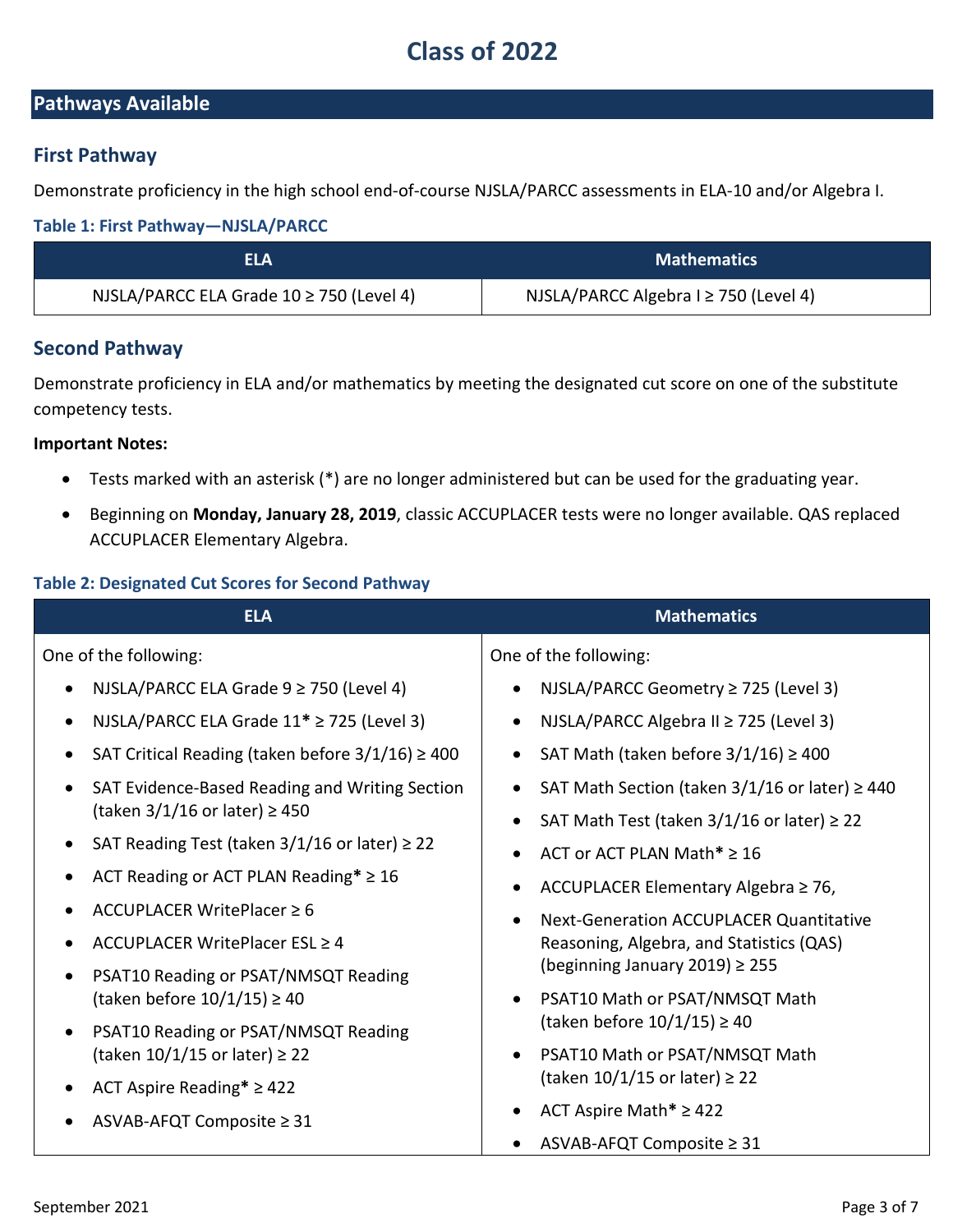# **Class of 2022**

# **Third Pathway**

Demonstrate proficiency in ELA and/or mathematics through a portfolio appeal.

# **Table 3: Third Pathway—Portfolio Appeals**

| <b>ELA</b>                                              | <b>Mathematics</b>                                                 |
|---------------------------------------------------------|--------------------------------------------------------------------|
| Meet the criteria of the NJDOE Portfolio Appeal for ELA | Meet the criteria of the NJDOE Portfolio Appeal for<br>Mathematics |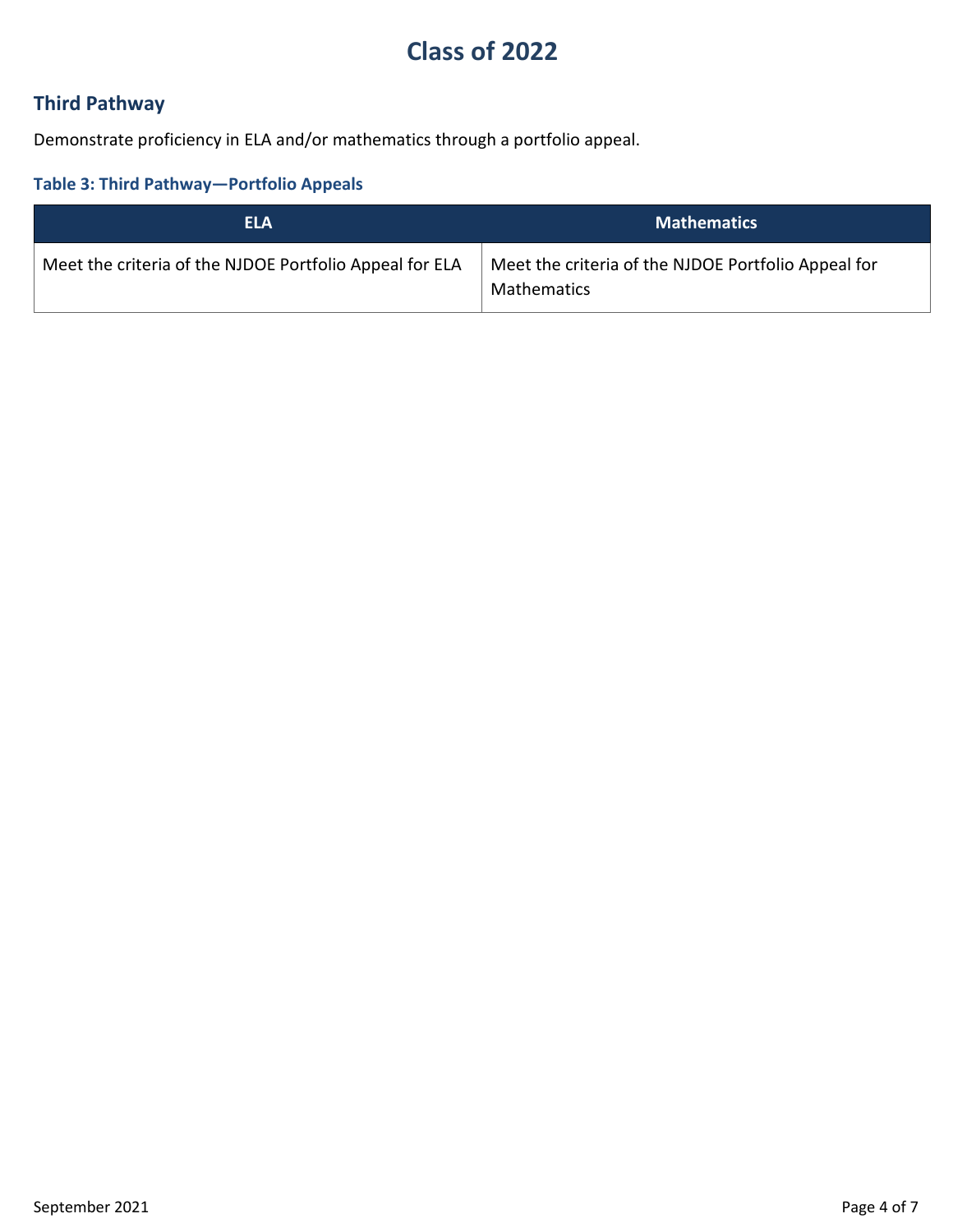# **Classes of 2023–2025**

Office of Special Education Policy and Dispute Resolution at [oseinfo@doe.nj.gov.](mailto:oseinfo@doe.nj.gov)

## **Pathways Available**

## **First Pathway**

Students must take and demonstrate proficiency in grade 11 on the New Jersey Graduation Proficiency Assessment, which includes content aligned to the grade 10 New Jersey Student Learning Standards (NJSLS) in ELA, and the NJSLS in Algebra 1 and Geometry. If after completing the New Jersey Graduation Proficiency Assessment a student does not demonstrate proficiency on the ELA or mathematics section, the student may retake the New Jersey Graduation Proficiency Assessment in the following summer or fall.

A student with disabilities whose IEP states that they are not eligible for the alternate assessment (Dynamic Learning Maps) must take the New Jersey Graduation Proficiency Assessment in grade 11.

### **Table 4: First Pathway — New Jersey Graduation Proficiency Assessment**

| <b>ELA</b>                                       | <b>Mathematics</b>                                                  |
|--------------------------------------------------|---------------------------------------------------------------------|
| New Jersey Graduation Proficiency Assessment-ELA | New Jersey Graduation Proficiency Assessment-<br><b>Mathematics</b> |

### **Second Pathway**

**Note:** This pathway is only available to students who completed the New Jersey Graduation Proficiency Assessment in grade 11.

Students who sat for the New Jersey Graduation Proficiency Assessment in grade 11 and did not demonstrate proficiency are able to demonstrate proficiency in ELA and/or mathematics by meeting the designated cut score on one of the assessments on the menu of substitute competency tests in Table 5 on the next page.

#### **Important Notes**:

- Tests marked with an asterisk (\*) are no longer administered but can be used for the graduating year.
- Beginning on Monday, January 28, 2019, classic ACCUPLACER tests were no longer available. QAS replaced ACCUPLACER Elementary Algebra.